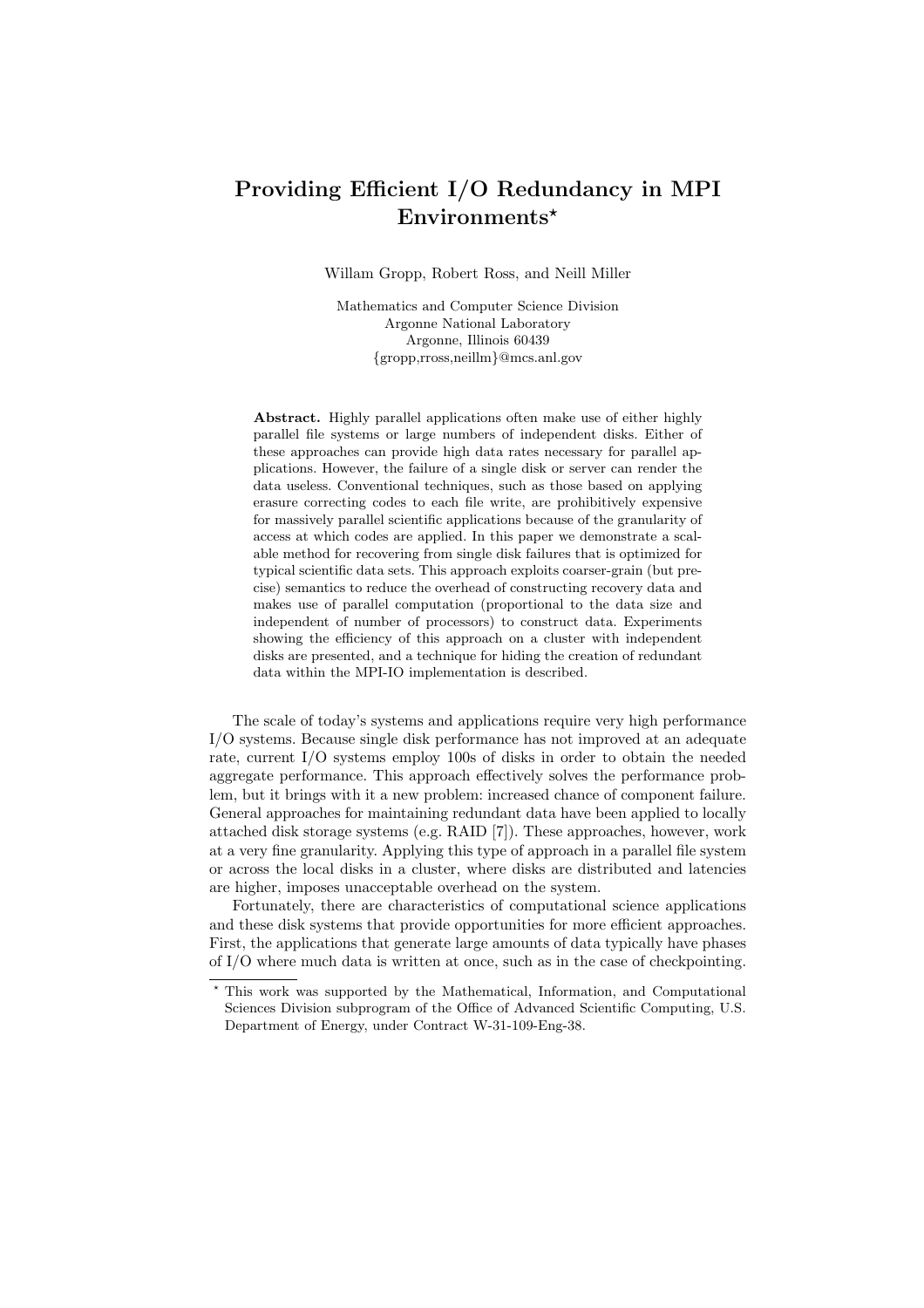A partially written checkpoint isn't particularly useful, so generally one or more previous checkpoints are preserved in case a failure occurs during the checkpointing process. Thus creating redundant data for a checkpoint once the application is finished writing it adequately covers the failure cases in which the application is interested. Second, we can generally detect a failed disk. Failures where the location of lost data is known are categorized in coding theory as erasures. This category of data loss is more easily corrected than the general case of potentially corrupted data located anywhere in the system, meaning that more algorithms are applicable to the problem of recovering from failures in this environment.

The goal of this paper is to describe *Lazy Redundancy*, a technique for matching the generation of recovery data to the needs of high-performance parallel scientific applications and the systems on which these applications run. The lazy redundancy technique embodies two main principles: aggregating the creation of error correcting data at explicit points, and leveraging the resources of clients and storage devices in creating error correcting data or recovering from failures. Specifically we will describe a method for efficient creation of the data necessary to recover from a single erasure failure that is applied only when processes reach an I/O synchronization point (e.g. MPI File close or MPI File sync). Because all processes have reached this point, we may use the processes to perform the recovery data calculation. MPI collectives may be used to make communication as efficient as possible. This approach may be applied both in the case where applications write out individual files to local disks and in the case where a parallel file system is used as the backing store. Further, the approach can be generalized to provide redundancy in the presence of more than one failure through the application of well-known algorithms (such as [1] for two erasure (still using only XOR operations) or the more general approaches based on Reed-Solomon codes [9])

There is a great deal of work on recovery from erasures in file systems. Much of this work is focused on relatively small numbers of separate disks and on preserving data after each write operation, as required by POSIX semantics. Work on large arrays of disks has often focused on the multiple-erasure case (e.g., [4, 1, 9]). These approaches can be adapted to the techniques in this paper. Other work has exploited the semantics of operations to provide improved performance. Ligon [6] demonstrated recovery of a lost data in a PVFS file system using serial recovery algorithms to create error recovery data after application completion and to reconstruct data after a single server failure. Pillai et. al. studied the implementation of redundancy schemes in PVFS maintaining the existing PVFS semantics and switching between mirroring and parity based on write size [8]. Ladin et. al. discusses *Lazy Replication* in the context of distributed services [5].

## 1 Implementing Lazy Redundancy

Let there be  $p$  "storage devices," where a storage device could be a disk local to a processor or a server in a parallel file system. For the purposes of this work an erasure failure will be assumed to affect exactly one storage device. Files are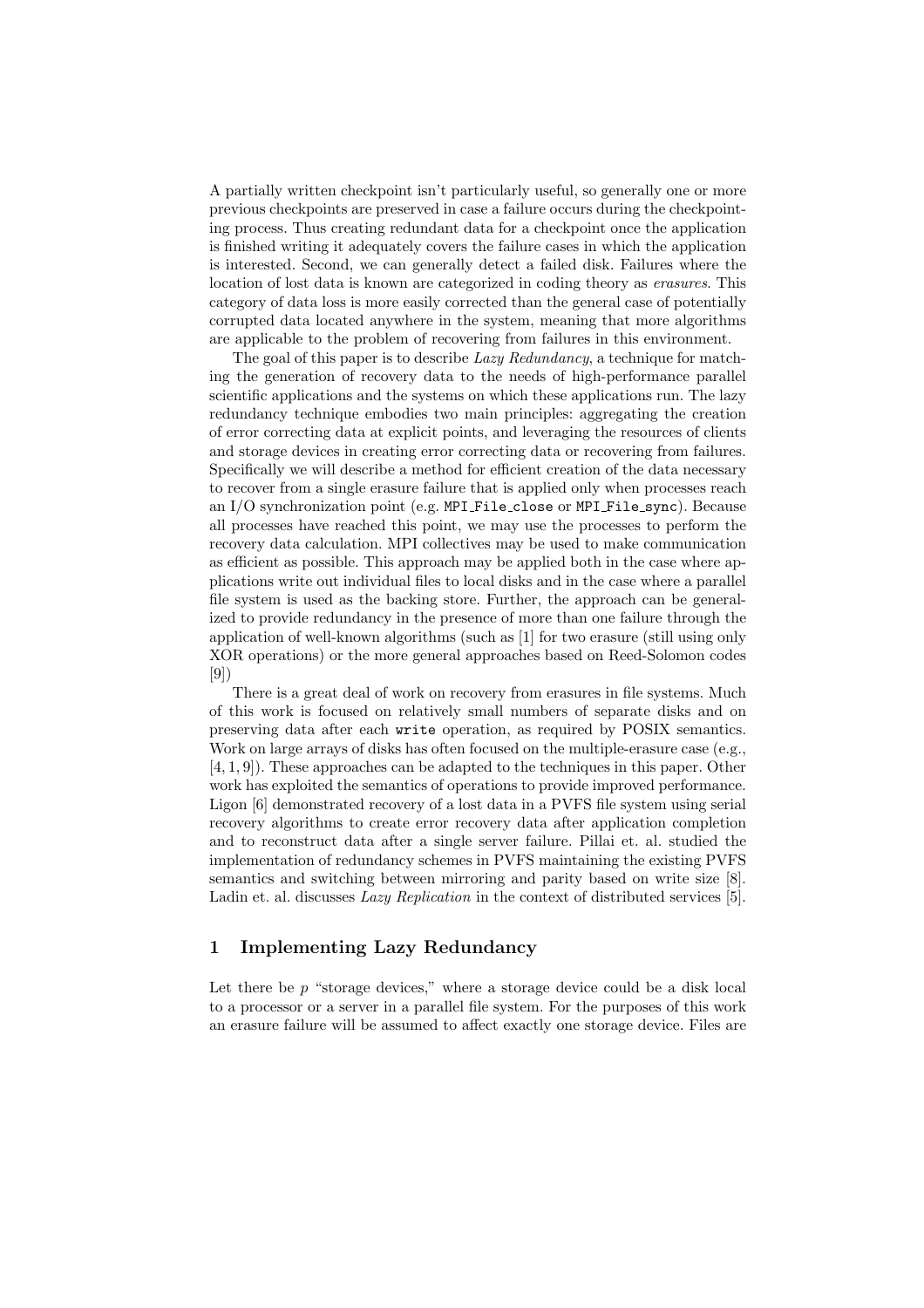striped across all storage devices in a round-robin fashion. We will denote the piece of a stripe residing on one storage device as a data block, or block. Each data block is of some fixed size (e.g. a natural block size for the disk or parallel file system server, such as 64 Kbytes). A file consists of a set of blocks  $A_{i,j}$ , where storage device j has blocks  $i = 0, 1, \ldots$  The top diagram in Figure 1 shows the layout of these blocks onto storage devices in a round-robin fashion. We wish to compute data  $P_j$  called the *parity blocks*, stored on device j, that allows the reconstruction of  $A_{i,m}$  if any one storage device m is lost.

The particular algorithms for calculating these parity blocks and placing of these blocks on storage devices in this implementation of the lazy redundancy technique are based closely on the RAID5 [7] work.

For simplicity, assume that  $0 \leq i \leq p$ . If  $i \geq p$ , this approach may be applied iteratively, starting with a new parity block stored on the first storage device. Let  $a \oplus b$  be bitwise exclusive or. Define

$$
P_j = \left(\bigoplus_{0 \le k < j} A_{j-1,k}\right) \bigoplus \left(\bigoplus_{j < k < p} A_{j,k}\right) \tag{1}
$$

Note that the parity block  $P_j$  does not involve any data from device j and that, because of the property of exclusive OR, for any  $m$ , all of the data blockss  $A_{i,m}$ can be recomputed using the data  $A_{i,k}$  for  $k \neq m$  and the parity blocks  $P_k$  for  $k \neq m$ .

These parity blocks are evenly distributed among the storage devices to best balance the I/O load, and just as in RAID5 the extra space required by the parity blocks is just  $1/p$ , where there are p disk storage devices. The middle diagram of Figure 1 illustrates the relationship between data blocks and parity blocks, including the placement of  $P_j$  so that it is not on a device storing one of the data blocks used in its calculation. The last diagram of Figure 1 points out that the parity blocks are not necessarily stored in the same file(s) as the data blocks; they could be stored in a separate file or files, or stored in blocks associated with the file.

There are three major differences between the lazy redundancy technique and RAID5: when error correcting data (parity blocks) are computed, how the parity blocks are computed, and how data is reconstructed in the event of an erasure. In the RAID5 approach parity blocks are recomputed on each individual write. This results in a great deal of  $I/O$  to parity blocks and at a very fine granularity  $(1/p)$  the size of the original data). In the lazy redundancy scheme, parity blocks are computed only at explicit synchronization points. This avoids the overhead of computing the parity blocks on small I/O operations and of writing the corresponding even smaller parity blocks, instead aggregating both the calculation and I/O into fewer, larger operations.

The second difference is in the computation of the parity blocks themselves, in particular the communication cost associated with combining data from each storage device. We leverage the fact that all processes have reached a synchronization point to calculate parity blocks collectively (in the MPI sense). We can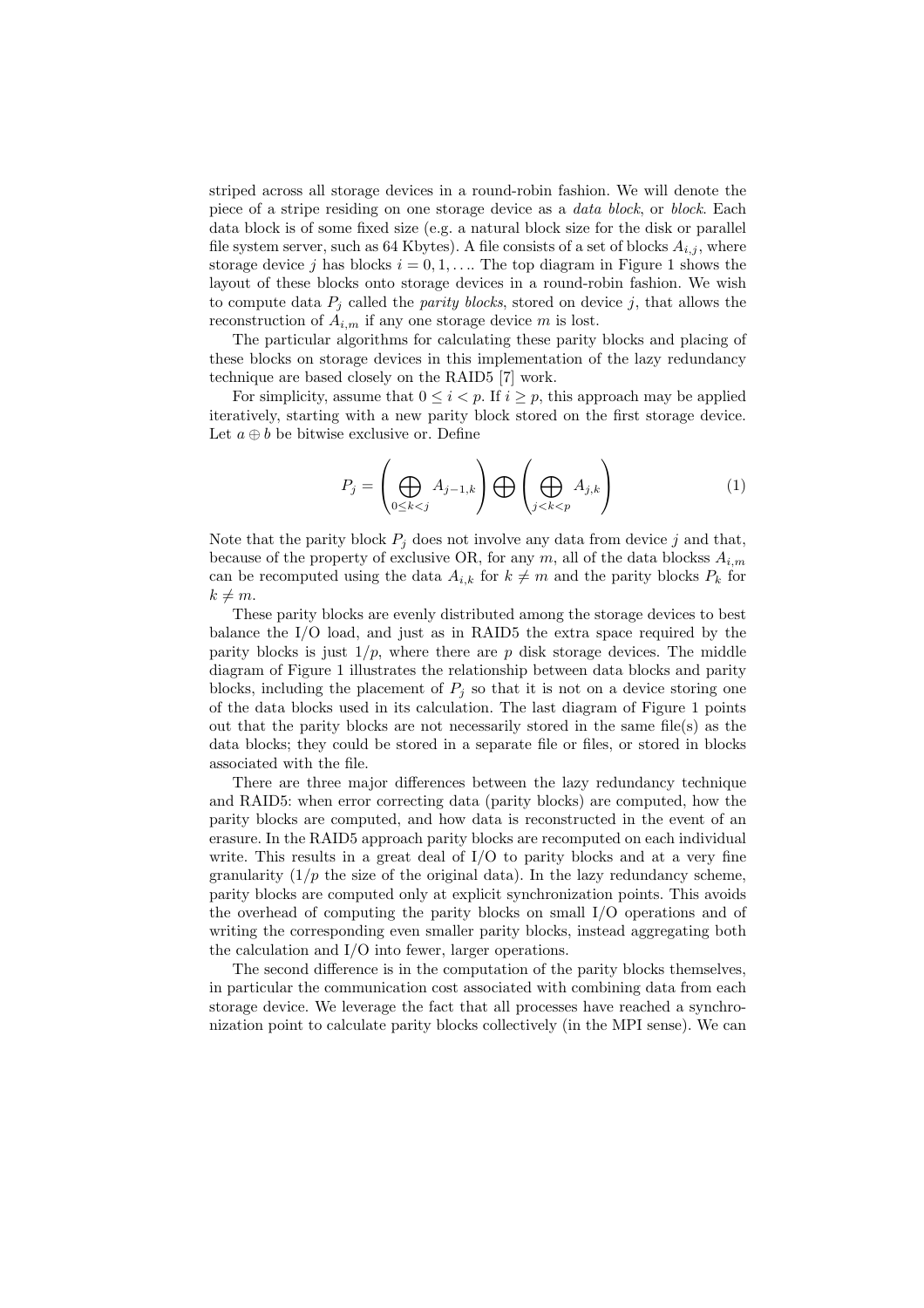| A00           | A01 | A02 | A03 | A04 | A05 |
|---------------|-----|-----|-----|-----|-----|
| A10           | A11 | A12 | A13 | A14 | A15 |
| A20           | A21 | A22 | A23 | A24 | A25 |
| A30           | A31 | A32 | A33 | A34 | A35 |
| A40           | A41 | A42 | A43 | A44 | A45 |
| Local Storage |     |     |     |     |     |

Device

|  |  |  | Layout of blocks on the storage devices |  |
|--|--|--|-----------------------------------------|--|
|--|--|--|-----------------------------------------|--|

| P <sub>0</sub> | A01            | A02            | A03            | A04            | A05            |
|----------------|----------------|----------------|----------------|----------------|----------------|
| A00            | P <sub>1</sub> | A12            | A13            | A14            | A15            |
| A10            | A11            | P <sub>2</sub> | A23            | A24            | A25            |
| A20            | A21            | A22            | P <sub>3</sub> | A34            | A35            |
| A30            | A31            | A32            | A33            | P <sub>4</sub> | A45            |
| A40            | A41            | A42            | A43            | A44            | P <sub>5</sub> |

View of the data with the Parity blocks inserted, showing the use of MPI\_Reduce\_scatter to compute the parity blocks

| A00            | A01                  | A02            | A03            | A04            | A05            |  |  |  |  |
|----------------|----------------------|----------------|----------------|----------------|----------------|--|--|--|--|
| A10            | A11                  | A12            | A13            | A14            | A15            |  |  |  |  |
| A20            | A21                  | A22            | A23            | A24            | A25            |  |  |  |  |
| A30            | A31                  | A32            | A33            | A34            | A35            |  |  |  |  |
| A40            | A41                  | A42            | A43            | A44            | A45            |  |  |  |  |
|                | User's Parallel File |                |                |                |                |  |  |  |  |
|                |                      |                |                |                |                |  |  |  |  |
| P <sub>0</sub> | P <sub>1</sub>       | P <sub>2</sub> | P <sub>3</sub> | P <sub>4</sub> | P <sub>5</sub> |  |  |  |  |
|                | Parity File          |                |                |                |                |  |  |  |  |
| Local Storage  |                      |                |                |                |                |  |  |  |  |

One possible layout of fhe computed paritiy blocks (placed in a separate file.)

Fig. 1. Real and logical layout of the data blocks  $A_{i,j}$  and parity blocks  $P_j$ .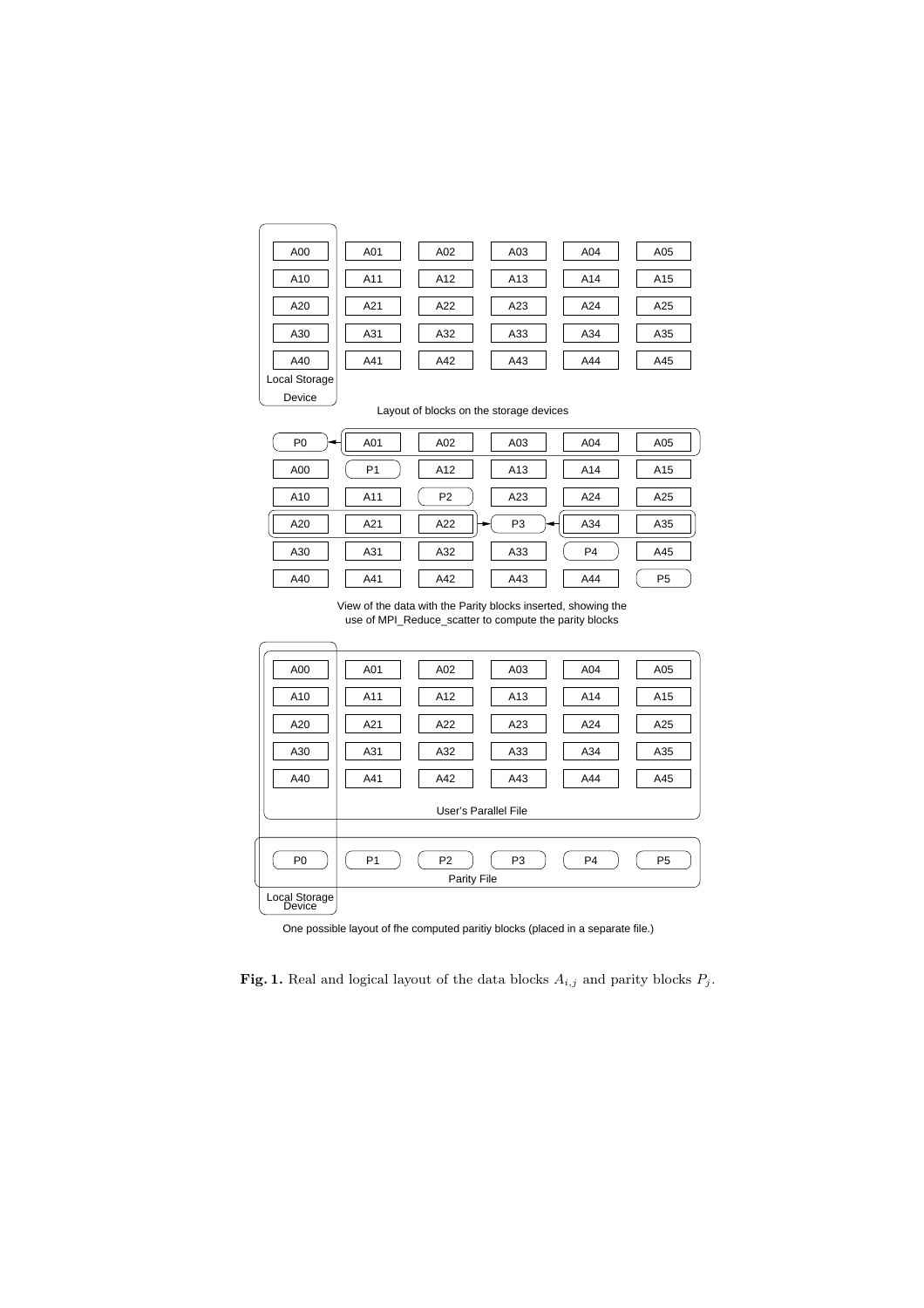use algorithms that have been optimized for this sort of calculation, as opposed to performing many independent operations. Because there is no knowledge of a group of processes collectively operating on the file in the general RAID5 model, this type of optimization is impossible.

Equation 1 can be implemented in MPI using the MPI Reduce scatter operation, using the predefined combiner operation MPI BXOR. The reduce-scatter operation in MPI is functionally equivalent to an MPI Reduce followed by an MPI Scatter. However, the combined operation can often be implemented more efficiently than using the two separate operations. The time to create the parity block can be estimated as

$$
T_{parity} = T_{read}(b) + T_{write}(b/p) + T_c(b/p)
$$
\n(2)

Here,  $T_{read}(n)$  and  $T_{write}(n)$  are the times to read and write n bytes respectively. These are single operations involving large blocks that, with some care, can be aligned with the blocks on the storage device itself, leading to optimal I/O transfers. The third term is the cost of the MPI Reduce scatter used to compute the parity blocks (this assumes an optimal implementation of the reduce-scatter operation, such as that described in [10], whose cost is proportional to the data size for sufficiently large data). Pseudo-code implementing the computation of the parity blocks is shown in Figure 2.

```
/* Create the datatype */
b = 65536; /* Bytes per block */
MPI Comm rank( comm, kj );
MPI_Comm_size( comm, &p );
blklens[0] = j*b;
blklens[1] = (p-1-j)*b;
displs[0] = 0;
displs[1] = (j+1)*b;
MPI_Type_indexed( 2, blklens, displs, MPI_BYTE, &rtype );
MPI_Type_commit( &rtype );
/* Clear the part of the buffer corresponding to our process */
for (i=0; i < b; i++)buf \lceil i * b + i \rceil = 0:
MPI_File_open( MPI_COMM_SELF, filename, ..., &fh );
MPI_File_read( fh, buf, 1, rtype, MPI_STATUS_IGNORE );
MPI_File_close( &fh );
for (i=0; i<p; i++)
  recvcounts[i] = b;MPI_Reduce_scatter( buf, rbuf, recvcounts, MPI_BYTE, MPI_BXOR, comm );
MPI_File_open( parityfile, ..., MPI_COMM_SELF, fh );
MPI_File_write( fh, rbuf, b, MPI_BYTE, MPI_STATUS_IGNORE );
MPI_File_close( &fh );
```
Fig. 2. Pseudo-code for computing the parity blocks and distributing them among the processes. This code assumes that each process in the communicator comm has an associated independent disk, rather than using a parallel file system.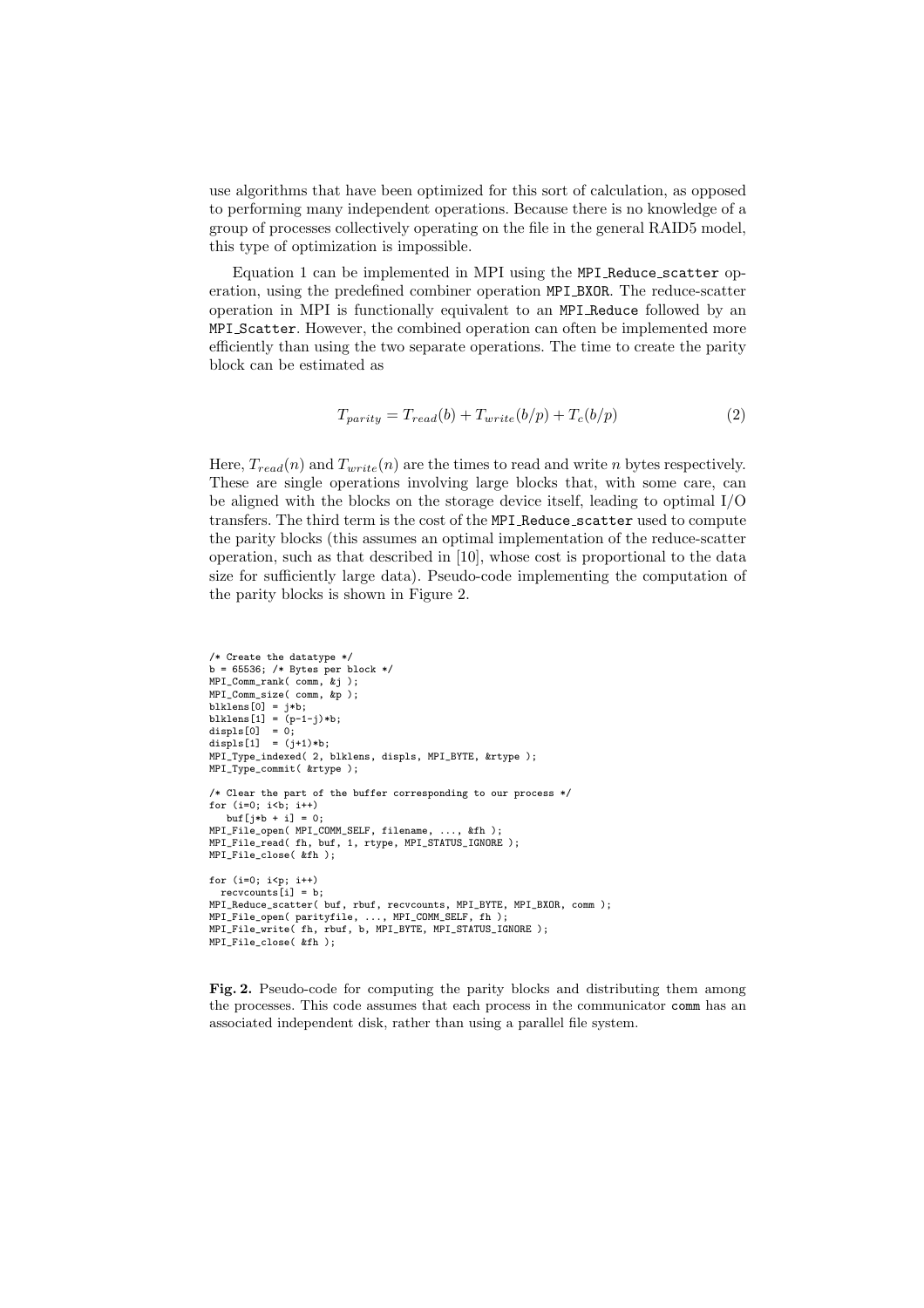The use of MPI Reduce scatter allows this code to exploit any optimizations in the implementation of this operation that may be included within the MPI library [10].

Finally, a similar approach to the one used in computing parity blocks is also applied to reconstruction. To reconstruct the data blocks for a failed device, we exploit the properties of exclusive OR. If the rank of the failed device is  $f$ , then the data blocks of the failed storage device can be recovered using Equation 3:

$$
A_{j,f} = P_j \oplus \left(\bigoplus_{\substack{0 \le k < j \\ k \ne f}} A_{j-1,k}\right) \bigoplus \left(\bigoplus_{\substack{j < k < p \\ k \ne f}} A_{j,k}\right) \tag{3}
$$

Reconstruction of a block can be implemented with the routine MPI Reduce; this combines data from all processes to a single process, as shown in Figure 3.

```
/* Create the Datatype rtype as in the parity construction code */
/* Create a communicator ordered in the same way as the original job */
MPI_Comm_split( incomm, 0, oldrank, &comm );
MPI_Comm_rank( comm, &j );
if (j != failedRank) {
     MPI_File_open( MPI_COMM_SELF, filename, ..., &fh );
     MPI_File_read( fh, buf, 1, rtype, MPI_STATUS_IGNORE );
     MPI_File_close( &fh );
     MPI_File_open( MPI_COMM_SELF, parityfile, ..., &fh );
     MPI_File_read( fh, &buf[j*b], b, MPI_BYTE, MPI_STATUS_IGNORE );
     MPI_File_close( &fh );
}
else {
     for (i=0; i < p * b; i++) buf[i] = 0;
}
MPI_Reduce( buf, outbuf, p*b, MPI_BYTE, MPI_BXOR, failedRank, comm );
if (j == failedRank) {
      MPI_File_open( MPI_COMM_SELF, filename, ..., &fh );
MPI_File_write( fh, outbuf, p*b, MPI_BYTE, MPI_STATUS_IGNORE );
     MPI_File_close( &fh );
}
```
Fig. 3. Pseudocode to reconstruct a block. MPI I/O was used to keep the MPI flavor and to use a single library for all operations in the examples. The read operation used is nothing more than a Unix-style readv with a two element iovec.

This combination of aggregation of calculations and use of optimized collectives results in very efficient parity calculations.

### 2 Experiments

In this section, we demonstrate the effectiveness of this approach on a cluster where each node has a separate disk. The parallel application writes data files, one per process, to the local disk. This is a common approach for parallel applications, particularly those running on systems that do not provide an effective parallel file system.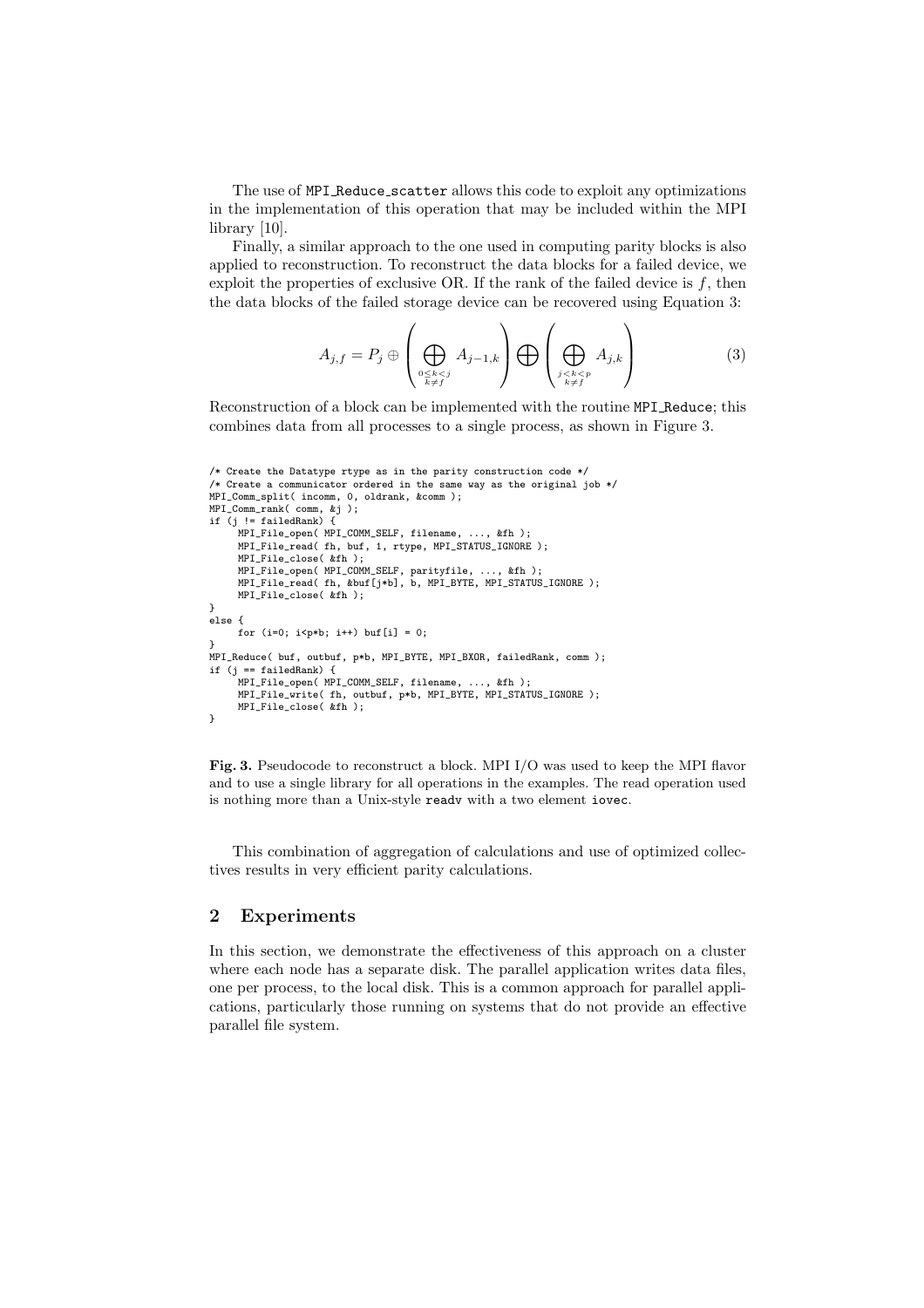The specific scenario that we consider is this: each process in an MPI program writes data to a local disk (that is, a disk on the same processor node as the MPI process). This collection of files represents the output from the MPI program. If one node fails for any reason (such as a failure in the network card, fan, or power supply, not only the disk), the data from that disk is no longer accessible. With the lazy redundancy approach described in the previous section, it is possible to recover from this situation. Assuming that the parity blocks have been computed as described in Section 1, the user can restore the "lost" data by running an MPI program on the remaining  $p-1$  nodes and on one new node.

Our experiment simulates this scenario by performing the following steps on a Linux cluster [3] where each node has a local disk. The communication used in the MPICH2 version is an implementation of the GASNet [2] protocol on top of the GM based Myrinet interconnect. Each step is timed so that the relative cost of each step can be computed:

- 1. All processes generate and write out data to their local disks.
- 2. All processes read the data needed to compute the parity blocks.
- 3. The parity blocks are computed and distributed to each participating process.
- 4. The parity blocks are written to local disk.
- 5. One process is selected as the one with the failed data (whose data and parity data is removed), and the reconstruction algorithm is executed on this storage device, recreating the missing data.

The results of running this experiment on 4, 16, and more storage devices (and the same number of MPI processes) are shown in Table 1. In each example, the total size of the data scales with p (there are  $p-1$  blocks of the same size on each storage device). Thus, the best performance is linear scaling of the time with respect to the number of processes.

Table 1. Average time (in seconds) to create a file, create the parity blocks using lazy redundancy, and to restore a file on 4 to 128 storage devices. The step to create the parity block is broken down into the three substeps shown. Parity data size is fixed at 512 Kbytes per process.

|                      | TCP/IP         |    |                                                                                 | Myrinet |                |    |    |    |
|----------------------|----------------|----|---------------------------------------------------------------------------------|---------|----------------|----|----|----|
|                      | $\overline{A}$ | 16 | 64                                                                              | 128     | $\overline{4}$ | 16 | 32 | 64 |
| Data per Client (KB) |                |    | 1536 7680 32256 65024 1536 7680 16128 32256                                     |         |                |    |    |    |
| Create File          |                |    | $\overline{0.040\ 0.193\ 0.810\ 1.632}$ $\overline{0.041\ 0.155\ 0.319\ 0.645}$ |         |                |    |    |    |
| Create Parity        |                |    |                                                                                 |         |                |    |    |    |
| Read Blocks          |                |    | $\vert 0.030\; 0.160\; 0.656\; 1.741 \vert 0.023\; 0.123\; 0.270\; 0.506$       |         |                |    |    |    |
| Compute Parity       |                |    | $ 0.288\;1.812\;$ 8.270 62.71 $ 0.378\;0.463\;$ 0.594 1.307                     |         |                |    |    |    |
| Write Parity         |                |    | $ 0.013 0.013 0.013 0.013 0.013 0.013 0.013 0.013$                              |         |                |    |    |    |
| Restore Erasure      |                |    | $ 0.307 1.310 5.490 15.06 0.092 0.425 1.212 1.696$                              |         |                |    |    |    |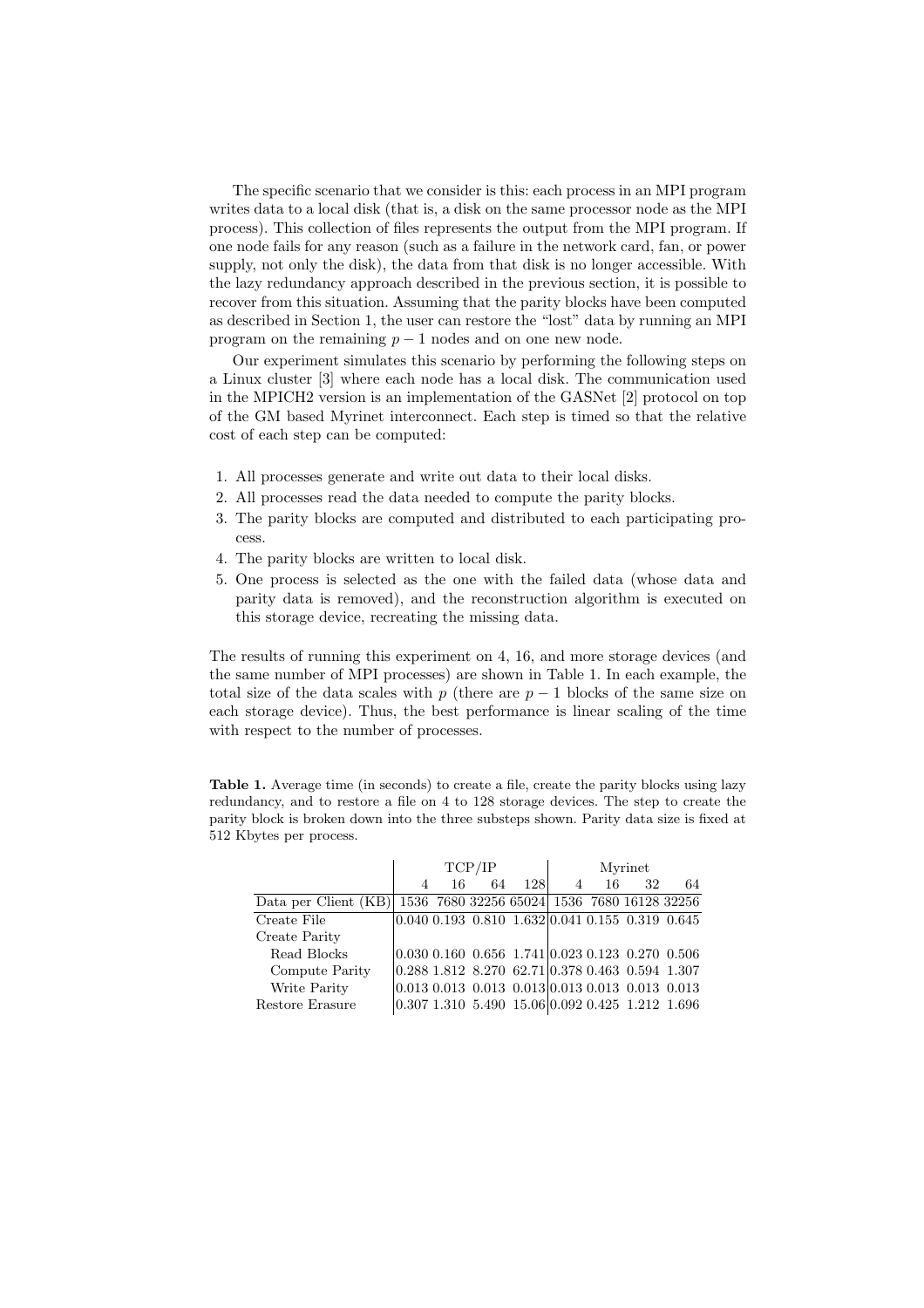In this experiment, each process generates a data file with the name datafile.rank where rank is the process rank according to MPI Comm rank. The parity data, once computed and gathered, is written to local disk alongside the data file as a "hidden" file with the name .LZY.datafile.rank. The size of the parity data remains fixed for all tests, regardless of the increasing number of participating processes and data sizes. To achieve the larger data sizes used, the parity computation was applied iteratively a fixed number of times over the varying size of the data composed of data blocks.

The results in Table 1 show the scalability of the approach. For the tests on TCP, the performance scales with the data size to 64 processes. For Myrinet, the times scale better than linearly; we believe that this is due to the serial overheads; in fact, the time for the compute parity step is dominated by a constant overhead of about 0.36 seconds.

Note that the time to create the file is the time seen by the application; this does not necessarily include the time to write the data to disk (the data may be in a write cache).

One benefit of using this approach is that there is a very small amount of additional data necessary to provide fault tolerance. However, calculating this data does become more expensive as the number of clients increases, as we see in the TCP case at 128 processes. In this particular case we may be seeing the impact of memory exhaustion for large reduce-scatter operations (which may need to be broken up in the implementation). However, applying the redundancy scheme to smaller sets of storage devices would also alleviate the problem, at the cost of somewhat larger storage requirements. For example, we could consider the 128 processes as two groups of 64 for the purposes of redundant data calculation, doubling the amount of parity data but allowing for the reduce-scatters to proceed in parallel.

According to the data gathered, it is apparent that a major part of the cost in these examples is reading the file. If either the user-level I/O library (such as an MPI-I/O implementation or a higher-level library) or a parallel file system performed the "Compute Parity" step when sufficient data was available, rather than re-reading all the data as in our tests, then this cost would disappear.

#### 3 Conclusions and Future Work

In this work we have presented the Lazy Redundancy technique for providing erasure correction in an efficient manner on highly parallel systems. The technique exploits collective computation, I/O, and message passing to best leverage the resources available in the system. While tested in an independent file environment, the same approach is equally usable for data stored on a parallel file system. Further, using user-defined reduction operations, this approach can be extended to more complex erasure-correcting codes, such as Reed-Solomon, that would handle larger numbers of failures than the algorithm shown in this work. An additional optimization would leverage accumulate operations during collective writes to avoid the read I/O step of recovery data calculation. This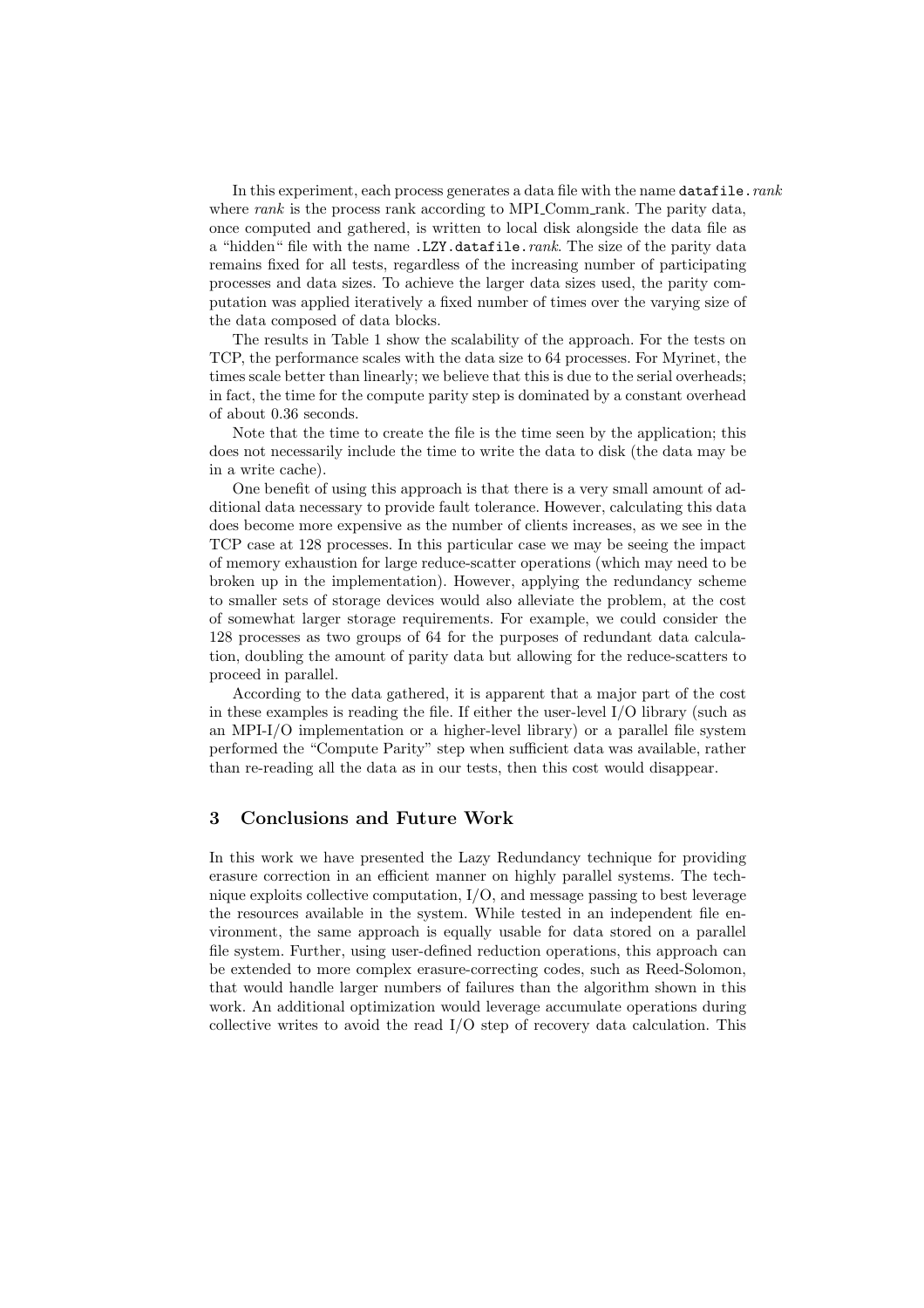would of course impose additional complexity and overhead in the write phase, and that tradeoff warrants further study.

Although we have presented this work in the context of independent disks, the technique is equally suitable to the parallel file system environment. In order to implement lazy redundancy transparently in this environment, some augmentation is necessary to the parallel file system. We intend to implement this technique as a component of the PVFS2 file system [11]. Our approach will be to transparently perform the lazy redundancy operations within the PVFS2 specific portion of the ROMIO MPI-IO implementation, hiding the details of this operation from the user.

Three capabilities will be added to PVFS2 to facilitate this work: a mechanism for allowing clients to obtain the mapping of file data blocks to servers, an interface allowing clients to perform I/O operations when the file system is only partially available (and be notified of what servers have failed), and a distribution scheme that reserves space for parity data as part of the file object, while keeping parity data out of the file byte stream itself.

### References

- 1. Mario Blaum, Jim Brady, Jehoshua Bruck, Jai Menon, and Alexander Vardy. The EVENODD code and its generalization: An efficient scheme for tolerating multiple disk failures in RAID architectures. In Hai Jin, Toni Cortes, and Rajkumar Buyya, editors, High Performance Mass Storage and Parallel I/O: Technologies and Applications, chapter 14, pages 187–208. IEEE Computer Society Press and Wiley, New York, NY, 2001.
- 2. Dan Bonachea. Gasnet specification, v1.1. Technical Report CSD-02-1207, University of California, Berkeley, October 2002.
- 3. R. Evard, N. Desai, J. P. Navarro, and D. Nurmi. Clusters as large-scale development facilities. In Proceedings of IEEE International Conference on Cluster Computing (CLUSTER02), pages 54–66, 2002.
- 4. Lisa Hellerstein, Garth A. Gibson, Richard M. Karp, Randy H. Katz, and David A. Patterson. Coding techniques for handling failures in large disk arrays. Algorithmica, 12(2/3):182–208, 1994.
- 5. Rivka Ladin, Barbara Liskov, and Liuba Shrira. Lazy replication: Exploiting the semantics of distributed services. In IEEE Computer Society Technical Committee on Operating Systems and Application Environments, volume 4, pages 4–7. IEEE Computer Society, 1990.
- 6. Walt Ligon. Private communication. 2002.
- 7. David A. Patterson, Garth Gibson, and Randy H. Katz. A case for redundant arrays of inexpensive disks (RAID). In ACM, editor, Proceedings of Association for Computing Machinery Special Interest Group on Management of Data: 1988 Annual Conference, Chicago, Illinois, June 1–3, pages 109–116, New York, NY 10036, USA, 1988. ACM Press.
- 8. Manoj Pillai and Mario Lauria. A high performance redundancy scheme for cluster file systems. In Proceedings of the 2003 IEEE International Conference on Cluster Computing, Kowloon, Hong Kong, December 2003.
- 9. James S. Plank. A tutorial on reed-solomon coding for fault-tolerance in RAID-like systems. Software—Practice and Experience, 27(9):995–1012, September 1997.